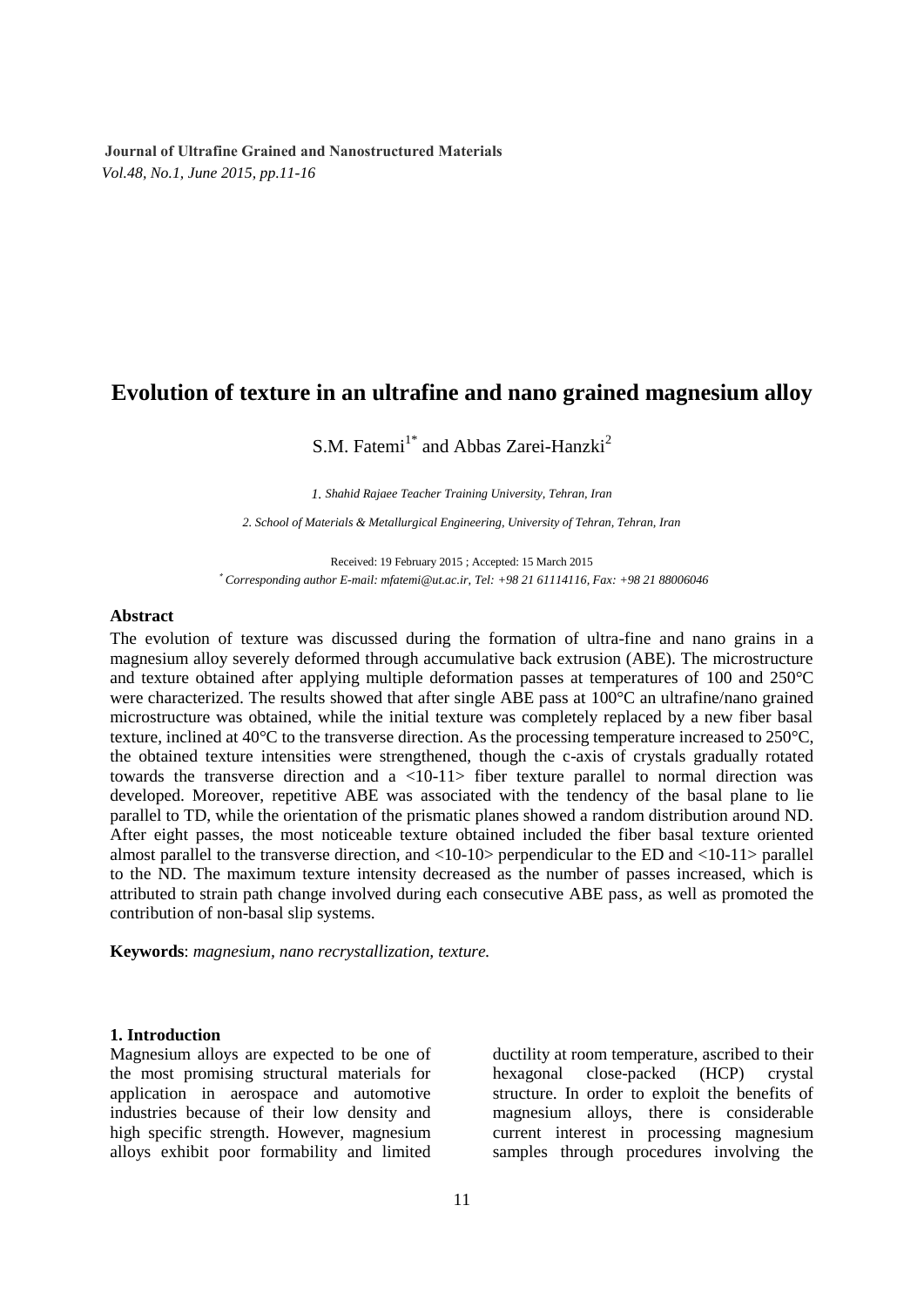imposition of severe plastic deformation (SPD) [1]. Previous researches have shown that the processing of magnesium alloys by SPD processes is challenging and the related property enhancement is limited by three main factors: 1. the processing of many magnesium alloys are relatively difficult at low temperatures, owing to the low symmetry hexagonal crystal structure, resulting in the development of substantial cracking or segmentation, 2. SPD processing should be carried out at high temperatures to prevent cracking. As a result, the occurrence of dynamic recrystallization and growth occur inevitably and thereby may diminish the grain refinement effect, 3. The post-SPD mechanical properties result from combined effects of grain refinement and crystallographic texture changes. A discussion on SPD textures is complicated, since many factors influence texture development.

These factors can be broadly categorized as those related to i) the deformation condition, ii) material parameters (microstructural mechanisms), or iii) the starting texture. It has been reported that the effect of grain size on the strength and ductility of magnesium is challenging due to changes in the texture [2]. Some processing conditions have been reported to result in lower post- processing strength and/or ductility, as compared to the starting commercial material [2, 3]. Furthermore, it has been shown that the degree of grain refinement by SPD, itself, is strongly coupled to the development of texture and substructural evolutions. It has been proposed that grain refinement is primarily the result of the interaction of shear plane with texture and the crystal structure, with a secondary role coming from the accumulation of redundant shear strain during severe deformation [4]. Therefore, it is indispensible to realize the texture evolution developed during severe deformation to enable the optimization of materials and processing parameters for desired properties. Also, it assists in analyzing the final mechanical properties, e.g. prediction of anisotropic mechanical behavior and in design for better control and energy efficiency during the deformation processes. A new continuous SPD process so-called accumulative back extrusion process (ABE), which is appropriate for mass production, has been recently introduced by recent authors [5]. It has been shown that ABE is effective in reducing the grain size of AZ31 magnesium alloy [5,6] and pure copper [7] down to submicrometer ranges. In previous studies, the authors dealt with the developed strain patterns, microstructural evolutions and homogeneity during ABE processing. The present work was initiated to determine the deformation texture evolution which is enforced by ABE processing in wrought AZ31 magnesium alloys, subjected to various processing conditions. Moreover, the effect of processing temperature as well as the number of passes has also been evaluated.

## **2. Experimental Procedure**

The composition of the commercial magnesium alloy AZ31 used in this study was Mg-2.9Al-0.85Zn-0.7 Mn (wt. %). This alloy was received in the form of hot rolled plates of 22 mm thickness. The initial material showed a mean grain size of 25 µm. The texture of the initial material is illustrated in Figure 1, which shows basal planes aligned parallel to the RD– TD plane with a strong fiber texture. This is further confirmed, considering the high relative intensity of X-ray diffraction for the basal plane. Cylindrical samples for ABE experiments were machined with 18 mm diameter and 8 mm height, the deformation axis was selected to be parallel to the initial rolling. The billets lubricated with  $MoS<sub>2</sub>$  paste were inserted into the die, and held for 5 min until they reached the processing temperature. The experiments were conducted at 100 and 250°C up to eight passes at a ram speed of 25 mm/min. According to the relatively low stroke speed, the increase in temperature during extrusion was ignored. The experimental ABE procedure has been previously described in detail elsewhere [5]. Previous work showed that an average equivalent strain of 2 is induced during each step. The specimens for microstructural observations were cut parallel to their longitudinal axis. For all the samples, the center of rectangular cross section was considered for representative metallographic observations. The microstructures of the deformed material were examined through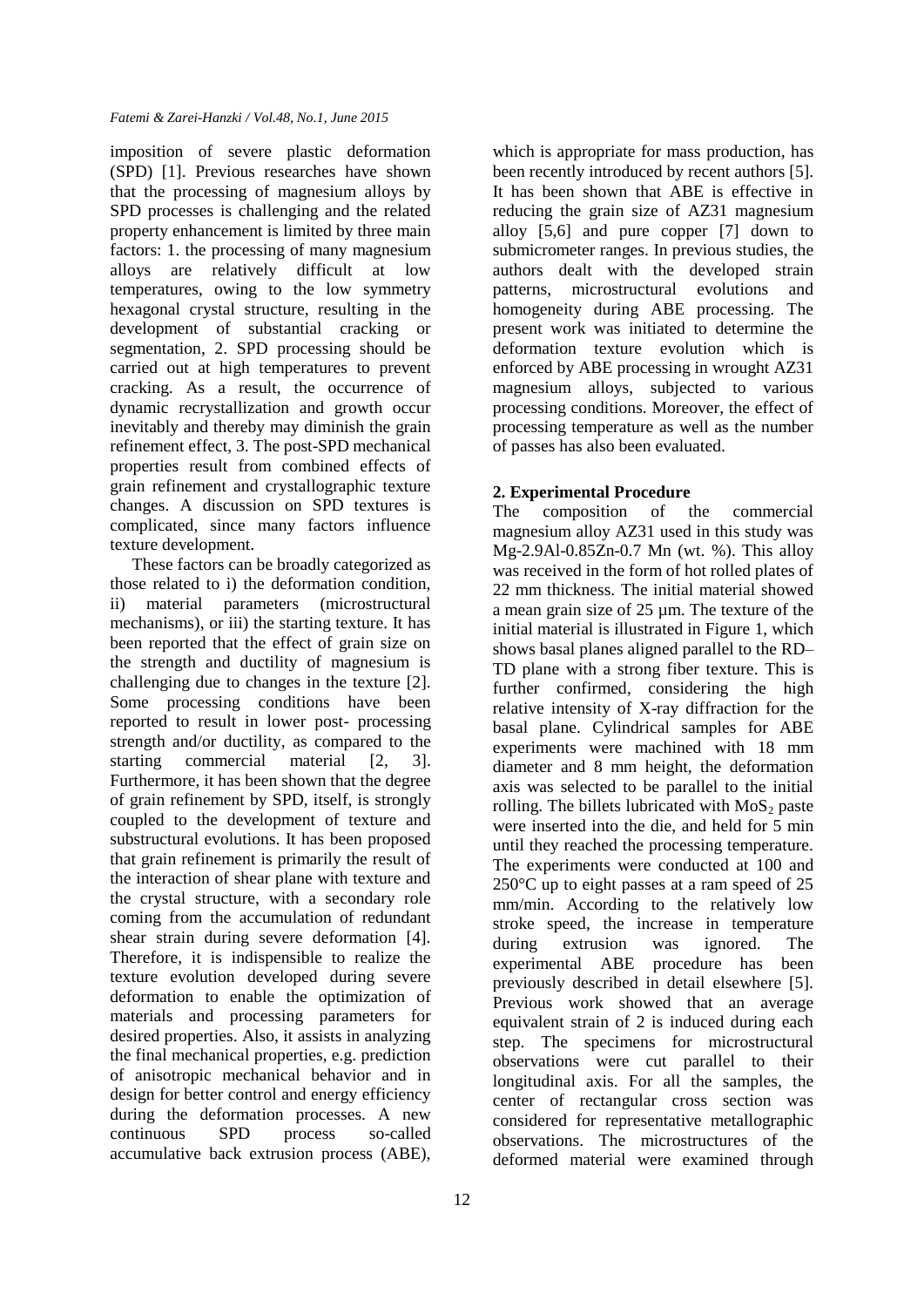optical microscopy, as well as field emission scanning electron microscopy. The electron microscopy study was carried out using a Zeiss Ultra Plus microscope operated at 10 kV. The dynamically recrystallized grains could be almost readily distinguished from the pre-existing grains by size and morphology. The size and fraction of recrystallized grains were determined using a powerful image analyzing system.

Crystallographic texture measurements were conducted using X-ray diffraction in the reflection geometry with a four circle goniometer and Cu Ka radiation. Experimental data (10-10), (0002), and (10-11), and pole figures were collected on a  $5^{\circ} \times 5^{\circ}$  grid for sample tilts,  $\alpha = 0.85^{\circ}$ , and azimuthal rotations,  $\varphi$  = 0-355°. Background and defocusing corrections were made using experimentally determined data from random powder samples. The texture samples were sections from the flow plane (ED–TD plane) and the texture measurements of all the samples were made parallel to the extrusion axis. The X-ray spot was focused on the more uniformly deformed central portion of the samples.

## **3. Results and Discussion**

Figure 2a shows the typical microstructure obtained after the first ABE pass at 100°C, where an inhomogeneous structure with elongated and recrystallized grains was observed. Dynamic recrystallization (DRX) has significantly influenced the grain's morphology, having an area fraction of 70%. The recrystallized area includes ultrafine and nano grains of 80 nm to 1 micron sizes with a mean size of 150 nm (Fig. 2b), the nonrecrystallized grains, however, have a size of about 25 µm. As the temperature increased, the mean size and area fraction of recrystallized grains also increased [6]. The effect of temperature on macrostructure evolution has been discussed by the present authors in details in another study [6].



**Fig. 1. a) The X-ray diffraction analysis, b) (0002) pole figure of the experimental alloy in the as-received condition.**



**Fig. 2. a) Microstructure of the experimental alloy ABE processed at 100 °C, b) TEM microscopy of recrystallized grain structure.**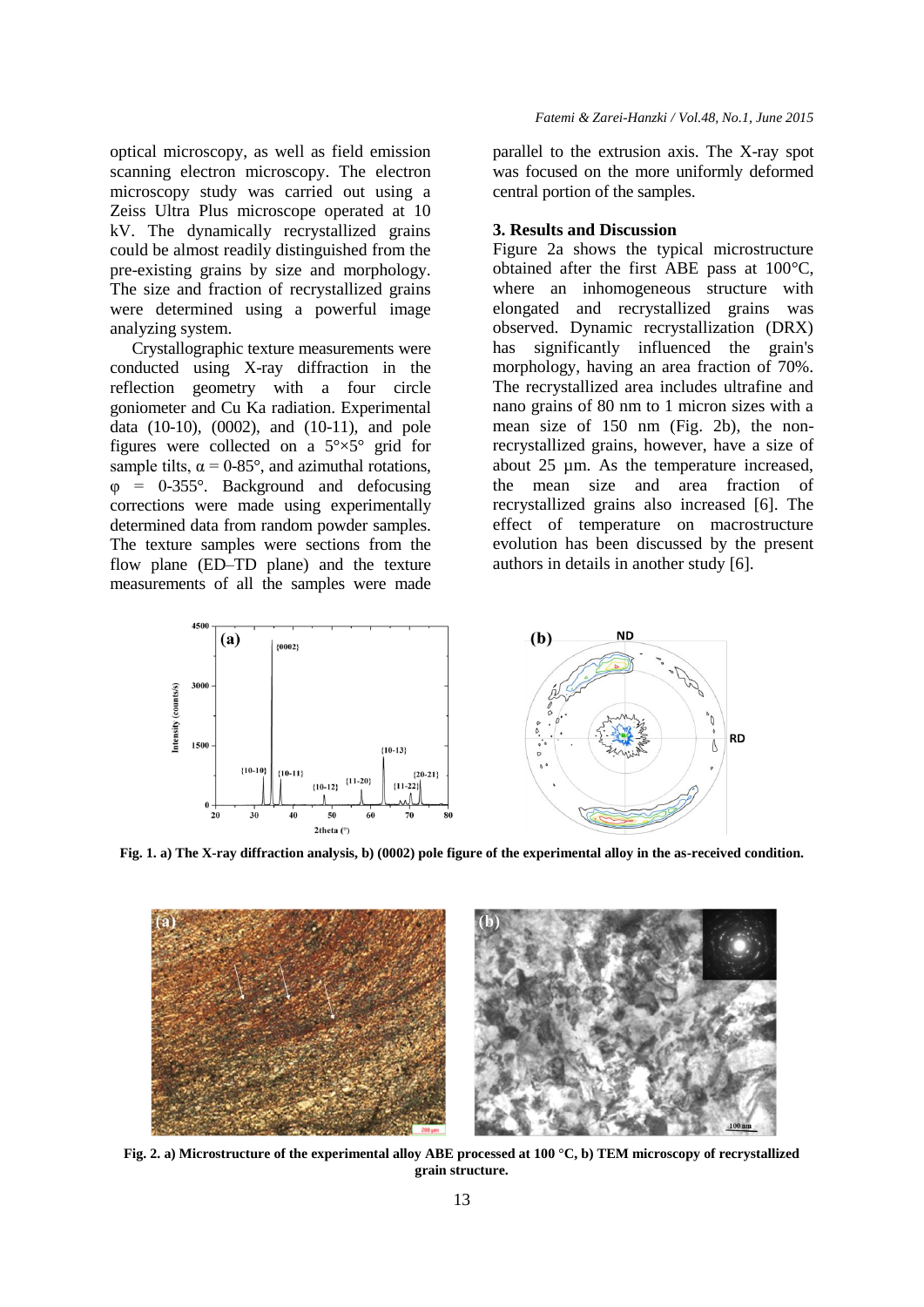#### *Fatemi & Zarei-Hanzki / Vol.48, No.1, June 2015*

XRD diffraction pattern of the experimental material after single pass ABE is shown in Figure 3. As shown, 10-11 pyramidal planes introduced high diffraction intensity, denoting that they are mainly aligned parallel to the extrusion plane. It can be realized by comparison of the relative intensities with that of randomly oriented texture in magnesium (Fig. 3a). Figure 4a depicts the basal, prismatic and pyramidal pole figures of the sample deformed by single ABE pass at 100°C. The corresponding maximum intensity was presented in figures as multiples of random density (mrd). As is realized the original texture was completely replaced and a new texture developed during the first pass. It is worth mentioning that ECAP technique hardly could establish the corresponding deformation texture during the single pass processing [2]. This is connected to the high shear strain magnitude imposed during ABE deformation. The obtained ABE texture corresponds to the basal poles lied  $~\sim$ 40 $^{\circ}$  away from the transverse direction (TD) in ED-TD plane and 66° from the normal direction (ND) in TD-ND plane, while the maximum of prismatic planes was revealed at 40-50° in the TD-ED plane and that of pyramidal plane was inclined around 30°C from TD. These texture components mostly place the magnesium crystal inclined to the ABE axis. Accordingly, the basal planes are oriented nearly coincident with the predicted morphological texture that is parallel to the "shear plane", identified by finite element simulation (FEM). The FEM results positioned the shear plane inclined at 40-50° to the extrusion axis [8].

The changes in crystallographic orientations that take place during deformation are a consequence of the fact that deformation occurs on the most favorably oriented slip or twinning systems. It causes the deformed metal to acquire a preferred orientation or texture. The obtained post-ABE texture is also comparable to ideal orientations for hcp materials in simple shear, mapped systematically in theoretical studies [9], where five fibers were defined in Euler space for an applied shear. The post-ABE texture may be discussed relying on the presence of favorable initial basal texture, where the c-axis is mostly oriented by 40-50° from shear direction during ABE [8]. Thus, the starting orientation places the crystals in a favorable orientation for basal slip with respect to the ABE shear plane. This provides a high schmid factor for basal slip systems, promoting the development of basal texture nearly parallel to the shear plane. However, there is a  $\pm 10^{\circ}$ deviation between the inclination of the fiber basal texture and the FEM-predicted shear plane angle in a previous work [8]. It should be noted that continuum theory calculations employed during FEM simulation are expected to only approximate the distortions of actual grains in a polycrystal. Also, it should be noted that no monoclinic texture symmetry of simple shear deformation [9] could be realized in the present texture results. This may be related to the fact that in reality, the grains do not deform as homogeneous simulation elements but along specific planes and directions governed by their crystal lattice. Moreover, due to material variation, such as initial texture and grain distribution topology, the shapes of the deformed grains will assume different inclinations.



**Fig. 3. XRD diffraction pattern of a) ideally random texture in magnesium [5], b) the ABEed sample after single pass at 100 °C.**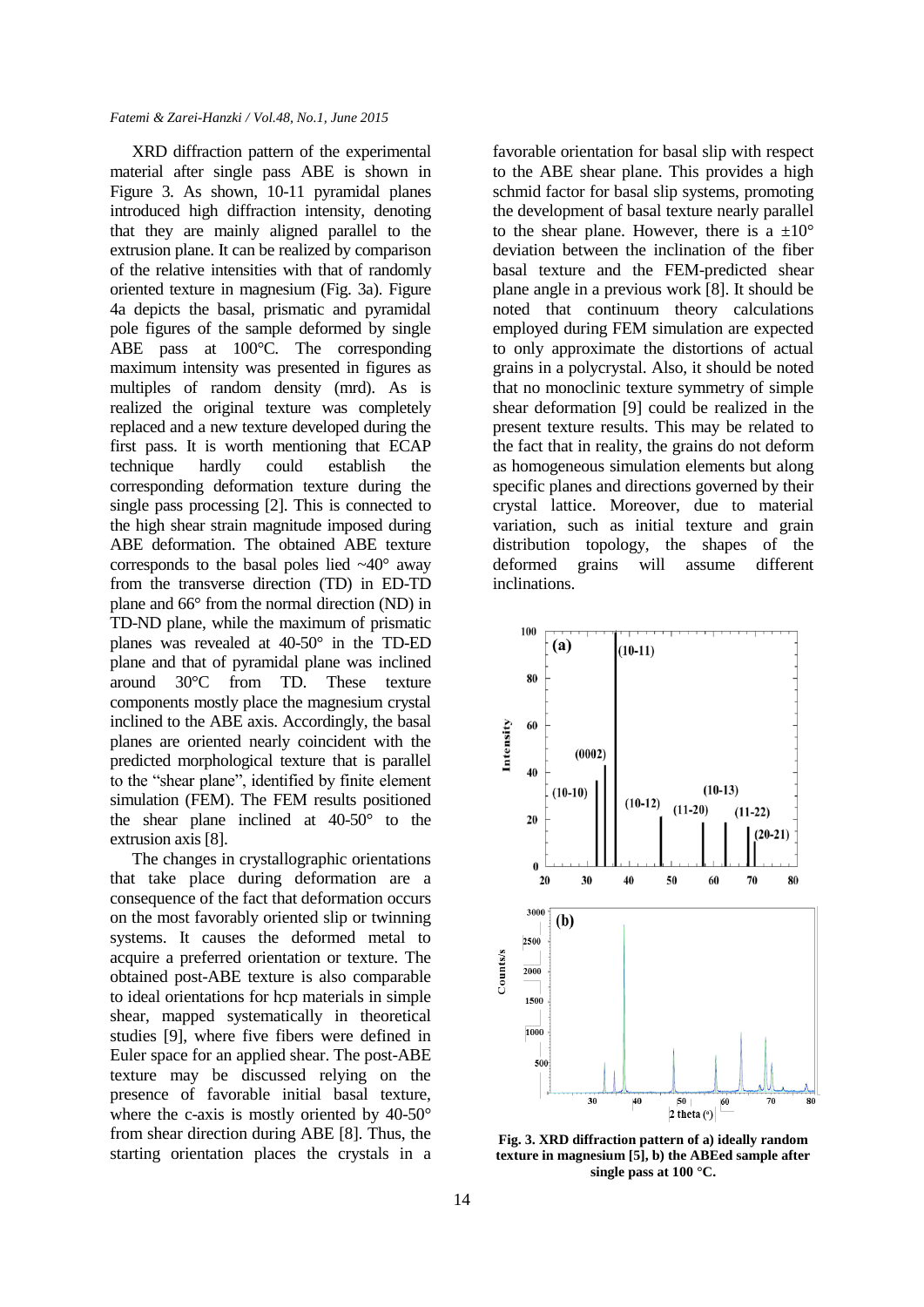The texture of ABEed materials after single pass deformation at higher temperature of 250°C is shown in Figure 4b. With increasing temperature, one can observe no significant displacement for the maxima positions; however, the poles maxima tend to spread around. Similar results were reported in the ECAP Mg alloy textures studied by Agnew et al. [10]. The inclination angle for the basal poles tends to decrease at higher temperature, so that the c-axis is gradually rotated towards TD. This is associated with the development of ND// <10-11> texture, where the prismatic

#### *Fatemi & Zarei-Hanzki / Vol.48, No.1, June 2015*

plane of most grains tend to lie parallel to ND. It should be noted that the maximum texture intensity increased with increasing processing temperature, from 7.9 (mrd) at 100°C to 1.2 at 250°C. The effect of temperature on the texture obtained after ABE is explained by the increase in the size of the recrystallized grain [6]. The latter is accompanied by a decrease in plastic compatibility stress in the vicinity of grain boundaries, thereby decreasing the share of non-basal slip [10]. This, in turn, strengthens the ABE texture.



**Fig. 4. The effect of processing temperature on the texture component after single ABE pass at a) 100 °C, b) at 250 °C.**

The increase in temperature as well, increases the strain rate sensitivity and diminishes the flow localization effect and contribution of shear banding phenomena. Therefore, at low temperature the continuous flow cannot be established and consequently the deformation follows in shear bands of internally localized plastic flow crossing many grains. Shear bands tend to cause rotation of the material about the transverse direction and this may lead to a decrease in intensity of the preferred texture. Quite rare research could be found in the literature dealing with the effect of processing temperature on the post-SPD magnesium texture. Yoshida et al. [11] followed the texture evolution in AZ31 during one pass ECAP at two different temperatures, 250 and 300°C. The texture at lower temperature had its basal poles aligned with TD at 30° from the ND, whereas the high temperature texture had its basal poles aligned with the ED. They believed that with increasing temperature, the secondary system involved during deformation became altered from a prismatic to a pyramidal system.

However, it was shown that the different non-basal mechanisms occurred only in the early stages of the extrusion and in the remainder, the deformation mechanism transitioned to basal slip [10].